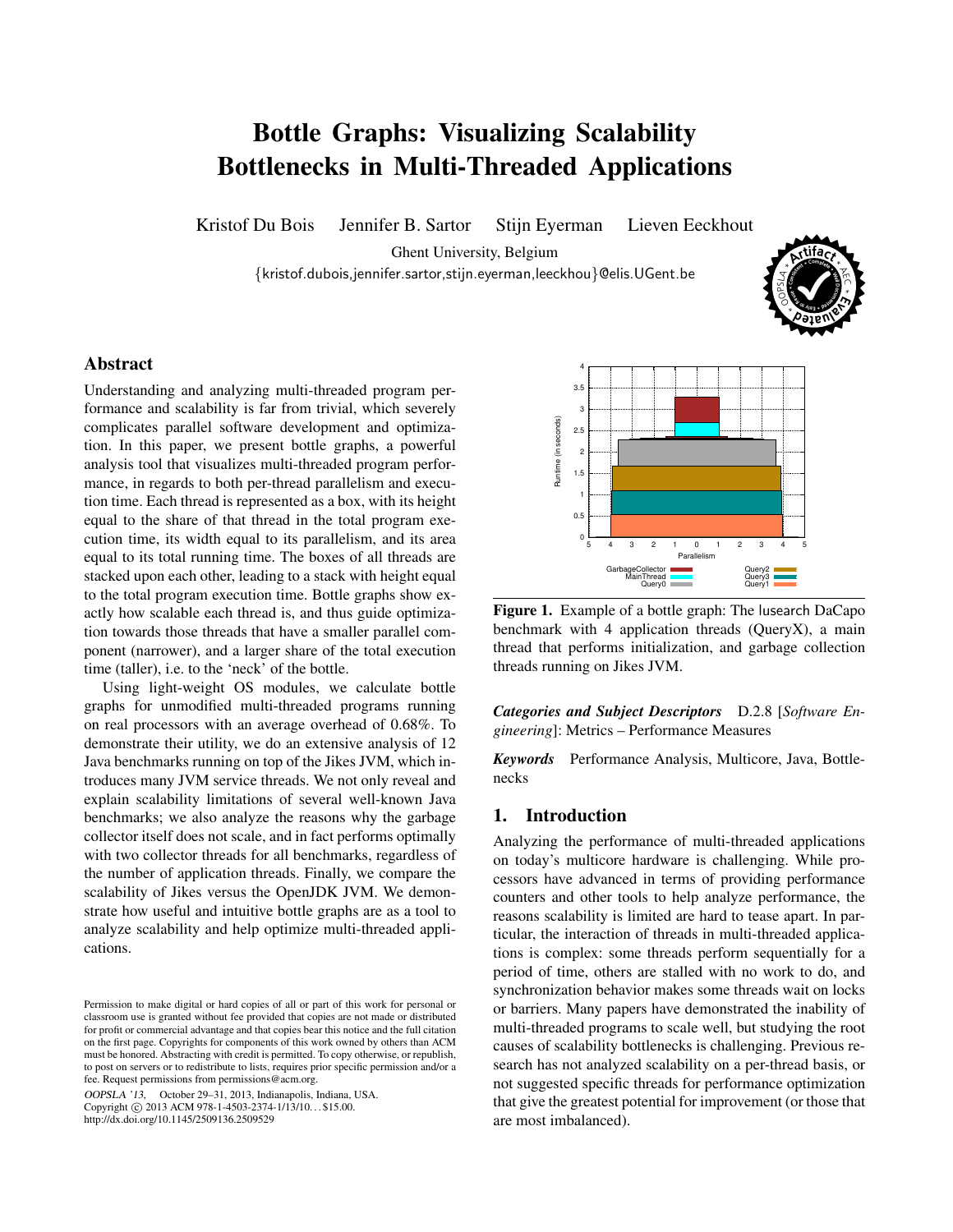We propose bottle graphs as an intuitive performance analysis tool that visualizes scalability bottlenecks in multithreaded applications. Bottle graphs are stacked bar graphs, where the height along the y-axis is the total application execution time, see Figure 1 for an example. The stacked bar represents each thread as a box: the height is the thread's share of the total program execution time; the width is the number of parallel threads that this thread runs concurrently with, including itself; and the box area is the thread's total running time. The center of the x-axis is zero, and thus parallelism is symmetric, reported on both the left and right sides of the zero-axis. We stack threads' boxes, sorting threads by their parallelism, with widest boxes (threads with higher parallelism) shown at the bottom and narrower boxes at the top of the total application bar graph — yielding a bottle-shaped graph, hence the name *bottle graph*.

Bottle graphs provide a new way to analyze multithreaded application performance along the axes of execution time and parallelism. Bottle graphs visualize how scalable real applications are, and which threads have a larger total running time (total box area), which threads have limited parallelism (narrow boxes), and which threads contribute significantly to execution time (tall boxes). Threads that represent scalability bottlenecks show up as narrow and tall boxes around the 'neck' of the bottle graph. Bottle graphs thus quickly point software writers and optimizers to the threads with the greatest optimization potential.

We measure bottle graphs of real applications running on real hardware through operating system support using lightweight Linux kernel modules. The OS naturally knows what threads are running at a given time, and when threads are created, destroyed, or scheduled in and out. When a thread is scheduled in or out, a kernel module is triggered to update per-thread counters keeping track of both the total thread running time, and number of concurrently running threads. Using kernel modules, our bottle measurements incur very little overhead (0.68% on average), require no recompilation of the kernel, and require no modifications to applications or hardware.

To demonstrate the power of bottle graphs as an analysis and optimization tool, we perform an experimental study of 12 single- and multi-threaded benchmarks written in Java, both from the DaCapo suite and pseudoJBB from SPEC. The benchmarks run on top of the Jikes Research Virtual Machine on real hardware. Because the applications run on top of a runtime execution environment, even single-threaded benchmarks have extra Java virtual machine (JVM) service threads, and thus we can analyze not only the application, but also JVM performance and scalability.

The work most related to ours is IBM's WAIT tool [2], which also analyzes the performance and scalability of multi-threaded Java programs. However, bottle graphs reveal much more information at a much lower overhead. Because WAIT samples threads' state, it gathers information only at particular points in time, while our tool aggregates our metrics at every thread status (active or inactive) change without loss of information. In order to approach bottle graph's amount of information, WAIT must sample more frequently, thus incurring an order of magnitude more overhead. Bottle graphs visualize performance per thread, allowing for easy grouping of thread categories (i.e., for thread pools or application versus garbage collection threads). Furthermore, WAIT can only analyze Java application threads, while our OS modules facilitate bottle graph creation for any multithreaded program, including analysis of underlying Java virtual machine threads.

In our comprehensive study of Java applications, we vary the number of application threads, number of garbage collection threads, and heap size. We analyze performance differences between benchmark iterations, and study the scalability of JVM service threads in conjunction with application threads. We find sometimes surprising insights: a) counter to the common intuition that one should set the number of collection threads equal to the number of cores or the number of application threads, we find that Jikes performs optimally with two collector threads, both with single and multithreaded benchmarks, regardless of the number of application threads or heap size; b) when increasing the number of application threads, *or* increasing the number of collection threads, the amount of garbage collection work also increases; c) although application time decreases when increasing the number of application threads, the amount of work the application performs also increases, thus showing that these applications are limited in their scalability.

Furthermore, we analyze why there is multi-threaded imbalance in one well-known benchmark, pmd, as the bottle graph reveals that one application thread is tall and narrow, while others are much better parallelized. Analysis reveals that this is due to input file imbalance, and we suggest opportunities to improve both performance and scalability. Finally, because we find that Jikes' garbage collector has limited scalability, we compare Jikes' behavior with that of OpenJDK. We reveal that increasing the number of garbage collector threads in Jikes leads to significantly more synchronization activity than for OpenJDK's garbage collector. OpenJDK's collector does scale to larger thread counts than Jikes, offering good performance for up to 8 collection threads. However, collection work still increases as we increase either application thread or collector thread count.

In summary, bottle graphs are a powerful and intuitive way to visualize parallel performance. They facilitate fast analysis of scalability bottlenecks, and help target optimization to the threads most limited in parallelism, or those slowing down the total execution the most. Such tools are critical as we move forward in the multicore era to efficiently use hardware resources while running multi-threaded applications.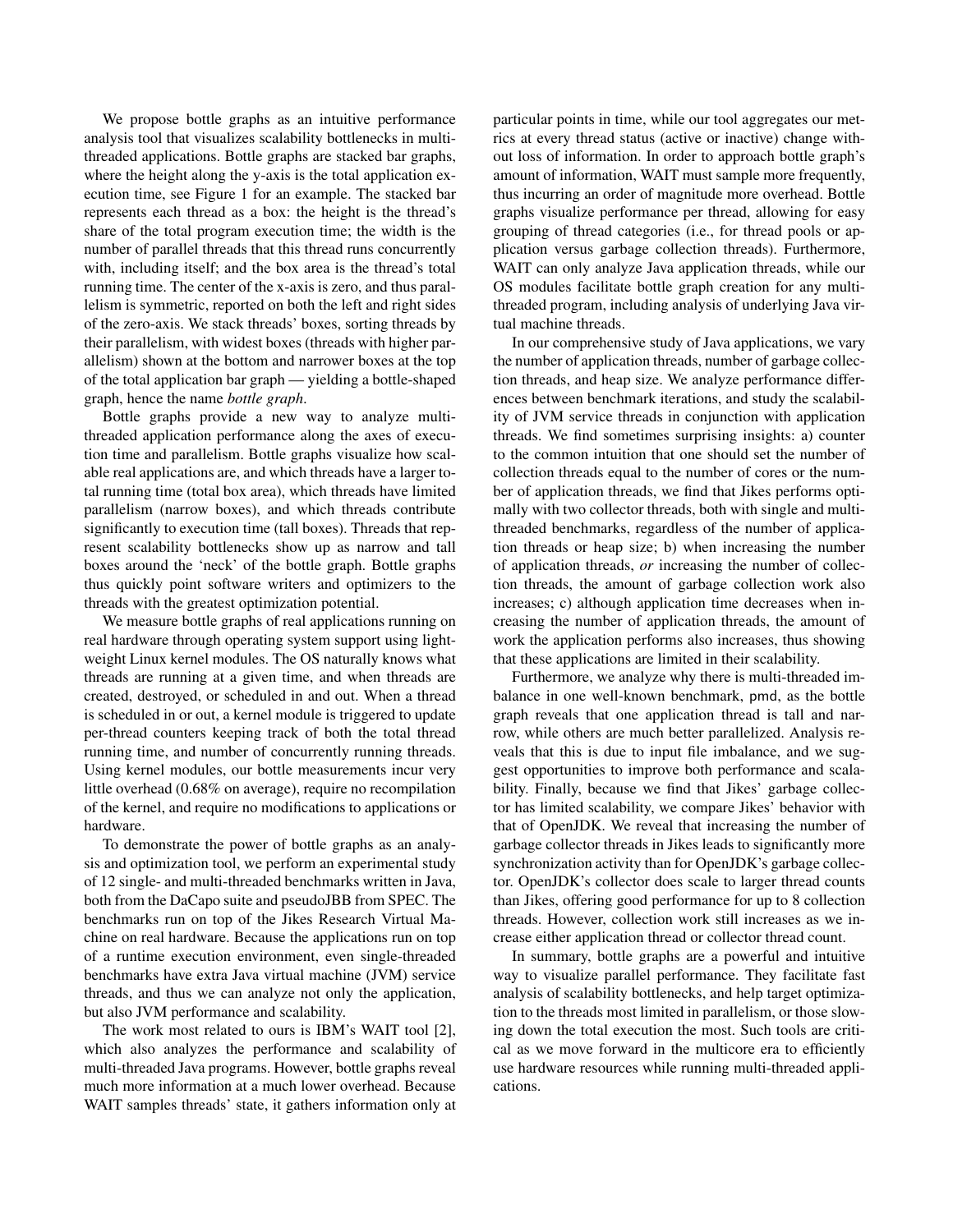## 2. Bottle Graphs

This section introduces our novel contribution of bottle graphs, such as the example in Figure 1. A bottle graph consists of multiple boxes, with different heights and widths, stacked on top of each other. The total height of the stack is the total running time of the application. Each box represents a thread. The height of each box can be interpreted as the share of that thread in the total execution time. The width of each box represents the amount of parallelism that that thread exploits, i.e., the average number of threads that run concurrently with that thread, including itself. The area of each box is the total running time of that thread.

The boxes are stacked by decreasing width, i.e., the widest at the bottom and the narrowest at the top, and they are centered, which makes the resulting graph look like a (two-dimensional) bottle. As a design choice, we center the graph around a vertical parallelism line of zero, making the graph symmetric. The amount of parallelism can be read either left or right from this line, e.g., a thread with a parallelism of 2 has a box that stretches to 2 on both sides of the parallelism axis.

The example bottle graph in Figure 1 represents a multithreaded Java program, namely the DaCapo lusearch benchmark running with Jikes RVM on an 8-core Intel processor (see Section 3 for a detailed description of the experimental setup). This program takes 3.28 seconds to execute. There are 7 threads with visible bottle graph boxes, each having a different execution time share and different parallelism. The bottom four boxes represent application threads with a parallelism of approximately 4, and there is a main thread that performs benchmark initialization that has limited parallelism. There are two garbage collection (GC) threads, but the one with limited execution time share is a GC initialization thread, while the other GC thread that performs stopthe-world collection has a parallelism of only 1, because it runs alone.

Bottle graphs are an insightful way of visualizing multithreaded program performance. Looking at the width of the boxes shows how well a program is parallelized. Threads that have low parallelism and have a large share in the total execution time appear as a large 'neck' on the bottle, which shows that they are a performance bottleneck. Bottle graphs thus naturally point to the most fruitful directions for efficiently optimizing a multi-threaded program. The next section defines the two dimensions of the boxes. In Section 2.2, we explain how we measure unmodified programs running on existing processors in order to construct bottle graphs.

#### 2.1 Defining Box Dimensions

Each box in the bottle graph has two dimensions, the height and the width, representing the thread's share in the total execution time and parallelism, respectively.

### 2.1.1 Quantifying a thread's execution time share

Attributing shares of the total execution time to each of the threads in a multi-threaded program is not trivial. One cannot simply take the individual execution times of each of the threads, because their sum is larger than the program's execution time due to the fact that threads run in parallel. Individual execution times also do not account for variations in parallelism: threads that have low parallelism contribute more to the total execution time than threads with high parallelism. To account for this effect, we define the *share each thread has in the total execution time* (or *the height of the boxes*) as its individual execution time divided by the number of threads that are running concurrently (including itself), as proposed in our previous work [7]. So, if  $n$  threads run concurrently, they each get accounted one nth of their execution time.

Of course, the number of threads that run in parallel with a specific thread is not constant. While a thread is running, other threads can be created or destroyed or scheduled in or out by the operating system. To cope with this behavior, we divide the total execution time into intervals. The intervals are delimited by events that cause a thread to activate (creation or scheduling in) or deactivate (destruction/joining or scheduling out). As a result, the number of active threads is constant in each interval. Then we calculate the share of the active threads in each interval as the interval time divided by the number of active threads. Inactive threads do not get accounted any share. The final share of the total execution time of each thread is then the sum of the shares over all intervals for which that thread was active. The sum of all threads' shares equals the total execution time.

We formalize the time share accounting in the following way. Assume  $t_i$  is the duration of interval i,  $r_i$  is the number of running threads in that interval, and  $R_i$  is the set containing the thread IDs of the running threads (therefore  $|R_i| = r_i$ ). Then the total share of thread j equals

$$
S_j = \sum_{\forall i: j \in R_i} \frac{t_i}{r_i}.\tag{1}
$$

The execution time share of a thread is the height of its box in the bottle graph. Therefore, the sum of all box heights, or the height of the total graph, is the total program execution time.

#### 2.1.2 Quantifying a thread's parallelism

The other dimension of the graph – *the width of the boxes* – represents the *amount of parallelism of that thread*, or the number of threads that are co-running with that thread, including itself. A thread that runs alone has a parallelism of one, while threads that run concurrently with  $n - 1$  other threads have a parallelism of  $n$ . Due to the fact that the amount of parallelism changes over time, this number can also be a rational number.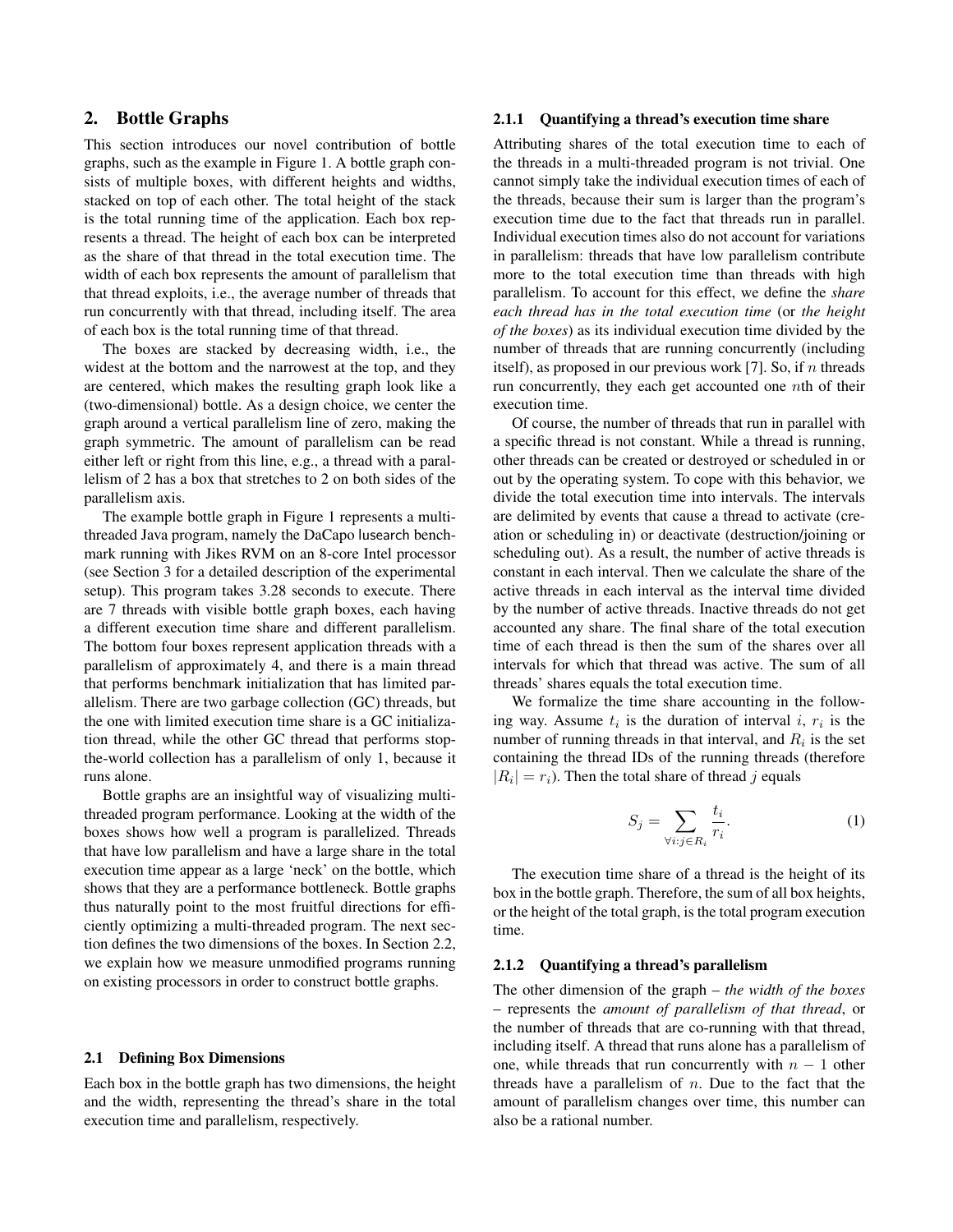The calculation of the execution time share already incorporates the amount of parallelism by dividing the execution time by the number of concurrent threads. We define parallelism as the time a thread is active (its individual running time) divided by its execution time share. Formally, the parallelism of thread  $j$  is calculated as

$$
P_j = \frac{\sum_{\forall i: j \in R_i} t_i}{S_j} = \frac{\sum_{\forall i: j \in R_i} t_i}{\sum_{\forall i: j \in R_i} \frac{t_i}{r_i}},\tag{2}
$$

where  $\sum_{\forall i: j \in R_i} t_i$  is the sum of all interval times where thread  $j$  is active, which is its individual running time.

Equation 2 in fact calculates the weighted harmonic mean of the number of concurrent threads, i.e., the harmonic mean of  $r_i$  weighted by the interval times  $t_i$ . It is therefore truly the average number of concurrent threads for that specific thread. We choose harmonic mean because metrics that are inversely proportional to time (e.g., IPC or parallelism) should be averaged using the harmonic mean while those proportional to time (e.g., CPI) should be averaged using the arithmetic mean [14].

Another interesting result from this definition of parallelism is that the execution time share multiplied by the parallelism –  $S_i \times P_j$  – equals the individual running time of the thread, or in bottle graph terms: the height multiplied by the width, i.e., *the area of the box*, equals *the running time of a thread*. If we consider the running time of a thread as a measure of *the amount of work a thread performs*, then we can interpret the area of a box in the bottle graph as that thread's work. Due to parallelism (the width of the box), a thread's impact on execution time (the height of the box) is reduced.

This bottle graph design enhances their intuitiveness – a lot of information can be seen in one visualization – and quickly facilitates targeted optimization. Reducing the amount of work (area) of a thread that has a narrow box will result in a higher total program execution time (height) reduction compared to reducing the work for a wide box. The impact of a thread on program execution time can also be reduced by increasing its parallelism, which increases the width of the box and therefore decreases its height, while the area (amount of work) remains the same.

#### 2.2 Measuring Bottle Graph Inputs

Now that we have defined how the bottle graphs are constructed, we design a tool that measures the values in order to construct a bottle graph of an application running on an actual processor. The tool needs to detect:

- 1. The number of active threads, to calculate the  $r_i$  values.
- 2. The IDs of the active threads, to know which threads should be accounted time shares.
- 3. Events that cause a thread to activate and deactivate, to delimit intervals.
- 4. A timer that can measure the duration of intervals, to get the  $t_i$  numbers.

The operating system (OS) is a natural place to construct our tool, as it already keeps track of thread creation, destruction, and scheduling, and has fine-grained timing capabilities. We build a tool to gather the necessary information to construct bottle graphs using kernel modules with Linux versions 2.6 and 3.0. The kernel modules are loaded using a script that requires root privileges. Communication with the modules (e.g., for communicating the name of the process that should be monitored) is done using writes and reads in the /proc directory. We use kernel modules to intercept system calls that perform thread creation and destruction, that schedule threads in and out, and that do synchronization with futex (which implements thread yielding). Our tool keeps track of the IDs of active threads and the timestamp of interval boundaries. Our modules also keep track of two counters per thread: one to accumulate the running time of the thread (i.e., the total time it is active) and the other to accumulate the execution time share (i.e., the running time divided by the number of concurrent threads).

A kernel module is triggered upon a (de)activation call, and updates state and thread counters in the following way. The module obtains the current timestamp, and by subtracting the previous timestamp from it, determines the execution time of the interval that just ended. It adds that time to the running time counter of all threads that were running in the past interval. It also divides that interval's time by the number of active threads, and adds the result to the time share counters of the active threads. Subsequently, the module changes the set of running threads according to the information attached to the call (thread activation or deactivation, and thread ID), and adapts the number of active threads. It also records the current timestamp as the beginning of the next interval. When the OS receives a signal from software, the two counters for each thread are written out, and this information is read by a script that generates the bottle graphs.

There are several advantages of using kernel modules to measure bottle graph components:

- 1. The program under study does not need to be changed; the tool works with unmodified program binaries.
- 2. The modules can be loaded dynamically; there is no need to recompile the kernel.
- 3. We can make use of a nanosecond resolution timer, which enables capturing very short active or inactive periods. We used ktime\_get and verified in /proc/timer\_list that it has nanoscale resolution.
- 4. In contrast with sampling, our kernel modules continuously monitor all threads' states accurately, and aggregate metric calculations online without loss of information.
- 5. The extra overhead is limited, because the calculations are simple and need to be done only on thread creation and scheduling operations. On average, we measure an average 0.68% increase in program execution time com-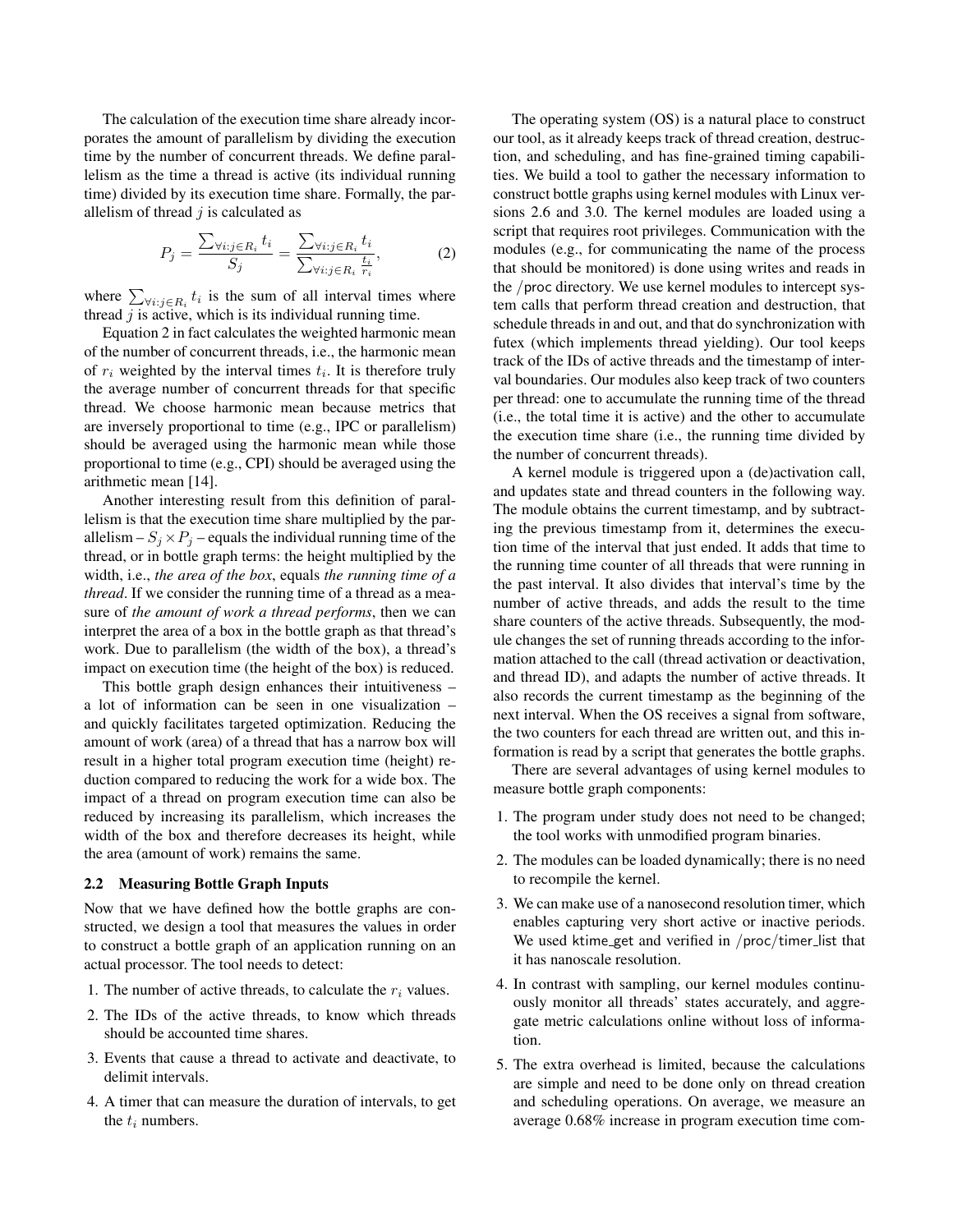pared to disabling the kernel modules, with a maximum of 1.11%, see Table 1 for per-benchmark overhead numbers.

*Discussion of design decisions.* In the design of our tool and experiments, we have made some methodological decisions, which do not limit the expressiveness of bottle graphs. We keep track of only synchronization events caused by futex, and thus our tool does not take into account busy waiting in spin loops, or interference between threads in shared hardware resources (e.g., in the shared cache and in the memory bus and banks). Threading libraries are designed to avoid long active spinning loops and yield threads if the expected waiting time is more than a few cycles, so we expect this to have no visible impact on the bottle graphs. Interference in hardware resources is a low-level effect that is less related to the characterization of the amount of parallelism in a multithreaded program. When a thread performs I/O behavior, the OS schedules out that thread. Thus, we choose not to track I/O system calls in our kernel modules because most I/O behavior is already accounted for as inactive. Furthermore, we provide sufficient hardware contexts in our hardware setup, i.e., at least as many as the maximum number of runnable threads. We thus ensure that threads are only scheduled in and out due to synchronization events, and factor out the impact of scheduling due to time sharing a hardware context. If the number of hardware contexts were less than the number of runnable threads, the bottle graph's measured parallelism would be determined more by the machine than by the application characteristics.

In the majority of our results, we read out our cumulative thread statistics, including running time and execution time share, at the end of the program run. We then construct bottle graphs that summarize the behavior of the entire application execution on a per-thread basis. However, our tool can be given a signal at any time to output, and optionally reset, thread counters, so that bottle graphs can be constructed throughout the program run. Thus, bottle graphs can be used to explore phase behavior of threads within a program run (as we do in Section 5), or analyze particular sections of code for scalability bottlenecks. Furthermore, while our OS modules keep track of counters per-thread, in the case of thread pools, the bottle graph scripts could be modified to group separate threads into one component, if desired. Both execution time share and parallelism are defined such that it is mathematically sound to aggregate thread components.

## 3. Methodology

Now that we have introduced the novel and intuitive concept of bottle graphs, we perform experiments on unmodified applications running on real hardware to demonstrate the usefulness of bottle graphs. While bottle graphs can be used to analyze any multi-threaded program, in this paper we chose to analyze managed language applications. Not only are managed languages widely used in the community, but

| <b>Benchmark</b> | Suite       | Version | ST/MT     | Overhead |
|------------------|-------------|---------|-----------|----------|
| antlr            | DaCapo      | 2006    | ST        | 0.40%    |
| bloat            | DaCapo      | 2006    | <b>ST</b> | 0.64%    |
| eclipse          | DaCapo      | 2006    | <b>ST</b> | 0.70%    |
| fop              | DaCapo      | 2006    | SТ        | 0.20%    |
| jython           | DaCapo      | 2009    | SТ        | 0.80%    |
| luindex          | DaCapo      | 2009    | <b>ST</b> | $1.00\%$ |
| avrora           | DaCapo      | 2009    | MT        | $1.11\%$ |
| lusearch         | DaCapo      | 2009    | MT        | 0.32%    |
| pmd              | DaCapo      | 2009    | MT        | $0.44\%$ |
| pseudoJBB        | <b>SPEC</b> | 2005    | <b>MT</b> | $0.90\%$ |
| sunflow          | DaCapo      | 2009    | <b>MT</b> | 0.03%    |
| xalan            | DaCapo      | 2009    | MТ        | 0.91%    |

Table 1. Evaluated benchmarks and kernel module overhead. ST=single-threaded, MT=multi-threaded.

they also provide the added complexity of runtime service threads that manage memory and do dynamic compilation alongside the application. Thus, we can analyze both application and service thread performance and scalability using our visualization tool.

We evaluate Java benchmarks, see Table 1, from the Da-Capo benchmark suite [4] and one from the SPEC 2005 benchmark suite, pseudoJBB, which is modified from its original version to do a fixed amount of work instead of run for a fixed amount of time [19]. There are 6 singlethreaded  $(ST)$  and 6 multi-threaded  $(MT)$  benchmarks.<sup>1</sup> Although bottle graphs are designed for multi-threaded applications, it is interesting to analyze the interaction between a single-threaded application and the Java virtual machine (JVM) threads. We use the default input set, unless mentioned otherwise.

For our experiments, we vary the number of application threads (2, 4 and 8 for the multi-threaded applications) and garbage collector threads (1, 2, 4 and 8). We experiment with different heap sizes (as multiples from the minimum size that each benchmark can run in), but we present results with two times the minimum to keep the heap size fairly small in order to exercise the garbage collector frequently so as to evaluate its time and parallelism components. We run the benchmarks for 15 iterations, and collect bottle graphs for every iteration individually, but present main results for the 13th iteration to show stable behavior.

We performed our experiments on an Intel Xeon E5- 2650L server, consisting of 2 sockets, each with 8 cores, running a 64-bit 3.2.37 Linux kernel. Each socket has a 20 MB LLC, shared by the 8 cores. For our setup, we found that the number of concurrent threads rarely exceeds 8, with a maximum of 9 (due to a dynamic compilation thread). Therefore, we only use one socket in our experiments with Hy-

<sup>&</sup>lt;sup>1</sup> Although eclipse spawns multiple threads, we found that the JavaIndexing thread is the only running thread for most of the time, so we categorize it as a single-threaded application.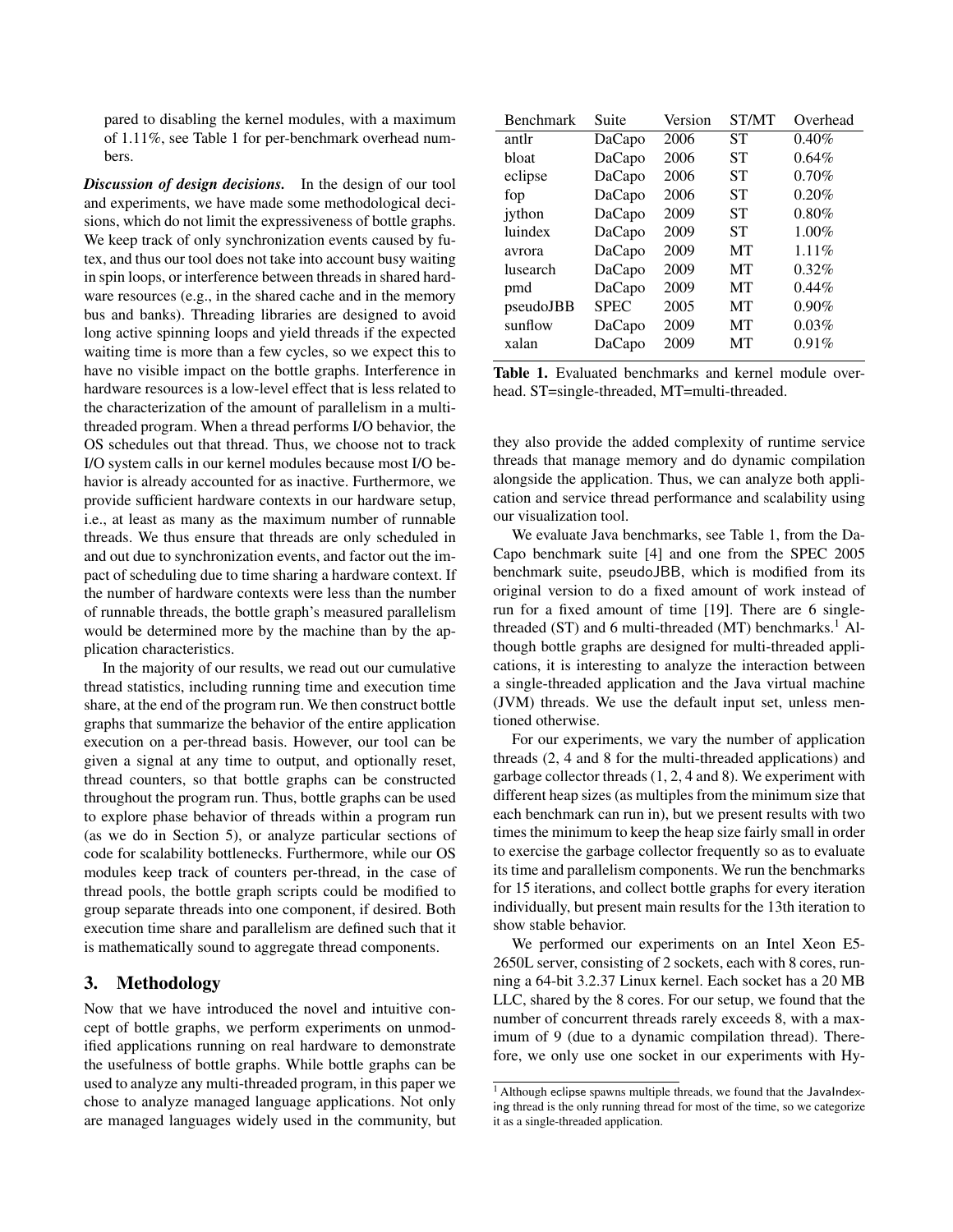perThreading enabled, which leads to 16 available hardware contexts. This setup avoids data traversing socket boundaries, which could have an impact on performance that is hardware related, as demonstrated in [18]. The availability of 16 hardware contexts does not trigger the OS to schedule out threads other than for synchronization or I/O.

We run all of our benchmarks on Jikes Research Virtual Machine version 3.12 [1]. We use the default bestperforming garbage collector (GC) on Jikes, the stop-theworld parallel generational Immix collector [3]. In addition to evaluating the Jikes RVM in Sections 4 and 5, we also compare with the OpenJDK JVM version 1.6 [17] in Section 6. We use their throughput-oriented parallel collector (also stop-the-world) in both the young and old generations. It should be noted that OpenJDK's compacting old generation has a different layout than Jikes' old generation, and thus will have a different impact on both the application and collector performance.

Because we use a stop-the-world collector, we can divide the execution of a benchmark into application and collection phases. Application and GC threads never run concurrently; therefore, the application and GC thread components in the bottle graph can be analyzed in isolation. For example, the total height of all application thread boxes is the total application running time, and the same holds for the GC threads. Also, because the collector never runs concurrently with other threads, the parallelism of the GC boxes is the parallelism of the collector itself. However, an interesting avenue for future work is to analyze the scalability of Java applications running with a concurrent collector.

## 4. Jikes RVM and Benchmark Analysis

By varying the number of application threads, GC threads, heap size, and collecting results over many iterations, we have generated over 2,000 bottle graphs. We describe the main findings from this study in this section, together with a few bottle graphs that show interesting behavior. We refer the interested reader to the additional supporting material for all bottle graphs generated during this study, available at http://users.elis.ugent.be/~kdubois/bottle\_ graphs\_oopsla2013.

We first define some terminology that will be used to describe the bottle graphs we gathered for Java. *Application work* is the sum of all active execution times of all application threads (excluding JVM threads), i.e., the total area of all application thread boxes.<sup>2</sup> Likewise, we define *application time* as the sum of all execution time shares of all application threads, i.e., the total height of the application thread boxes. Along the same lines, we define *garbage col-* *lection work* as the sum of all GC threads' active execution times, i.e., the total area of all GC thread boxes, and *garbage collection time* as the sum of all GC threads' execution time shares, i.e., the total height of the GC thread boxes.

We will discuss collector and application performance and their impact on each other in Sections 4.2 and 4.3, but we first show and analyze bottle graphs for all benchmarks in the next section (at the steady-state 13th iteration). In Section 4.4, we also analyze the impact of the optimizing compiler by comparing the first and later iterations.

### 4.1 Benchmark Overview

Figure 2 shows bottle graphs for all evaluated benchmarks (only the threads that have a visible component in the bottle graph are shown). All graphs have two GC threads, and for the multi-threaded applications, we use four application threads. In general, turquoise boxes represent Jikes' MainThread which calls the application's main method. GC thread boxes are always presented in brown (including the GC controller thread, which explains the third GC box that appears in some graphs), while the dynamic compiler (called *Organizer*) is always presented in dark green. Application thread colors vary per graph. We found that all other JVM threads have negligible impact on execution time, and thus are not visible in the bottle graphs.

These graphs show the intuitiveness and insightfulness of bottle graphs. Single-threaded benchmarks can be easily identified as having a single large component with a parallelism of one. The graph of eclipse clearly shows that it behaves as a single-threaded application, as the JavaIndexing thread dominates performance, although it spawns multiple threads. Apart from the application and GC threads, antlr also has a visible Organizer thread, which is the only other JVM thread that was visible in all of our graphs. This thread has a parallelism of two, meaning that the JVM compiler always runs with one other thread, the MainThread in this case. Because it has a small running time, it does not have much impact on the parallelism of the main thread.

When we look at the multi-threaded benchmarks, we see that for lusearch, pseudoJBB, sunflow and xalan, the application threads have a parallelism of four, meaning that these benchmarks scale well to four threads. PseudoJBB has a rather large sequential component (in the MainThread), compared to the others. PseudoJBB does more initialization before it spawns the application threads, one per warehouse, to perform the work. Avrora is different in that it spawns six threads instead of four. This benchmark simulates a network of microcontrollers, and every microcontroller is simulated by one thread. Therefore, the number of threads spawned by avrora depends on the input, and the default input has six microcontrollers. The bottle graph reveals that the parallelism of avrora's application threads is limited to 2.4, although there are six threads and 16 available hardware contexts. Avrora uses fine-grained synchronization to accurately model the communication between the microcon-

 $2$  We classify the MainThread as part of the application. The MainThread does some initialization and then calls the main method of the application. For single-threaded applications, all of the work is done in this MainThread. For multi-threaded applications, it does some initialization and then spawns the application threads.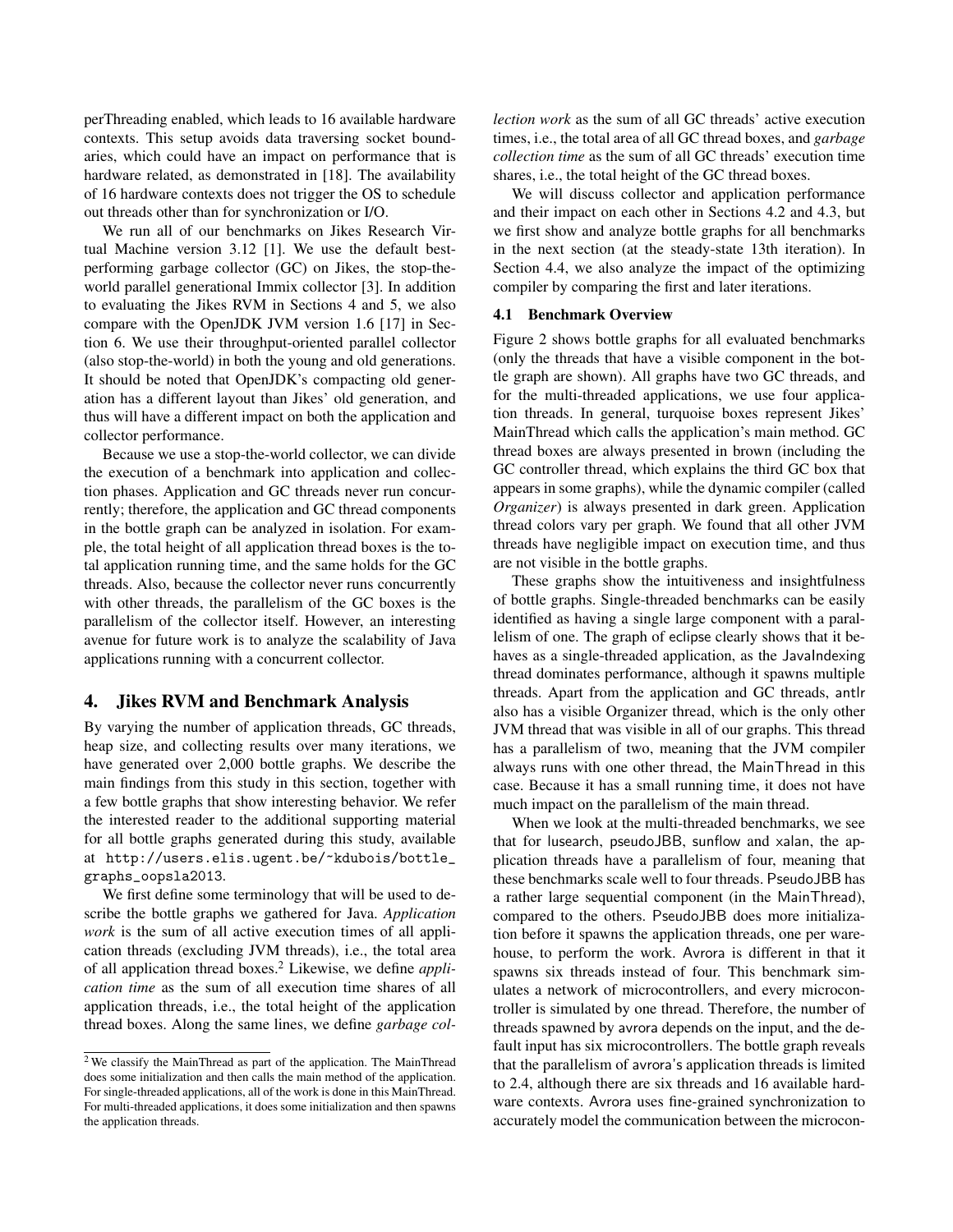

Figure 2. Bottle graphs for all benchmarks for the 13th iteration with 2 GC threads. Multi-threaded applications are run with 4 application threads.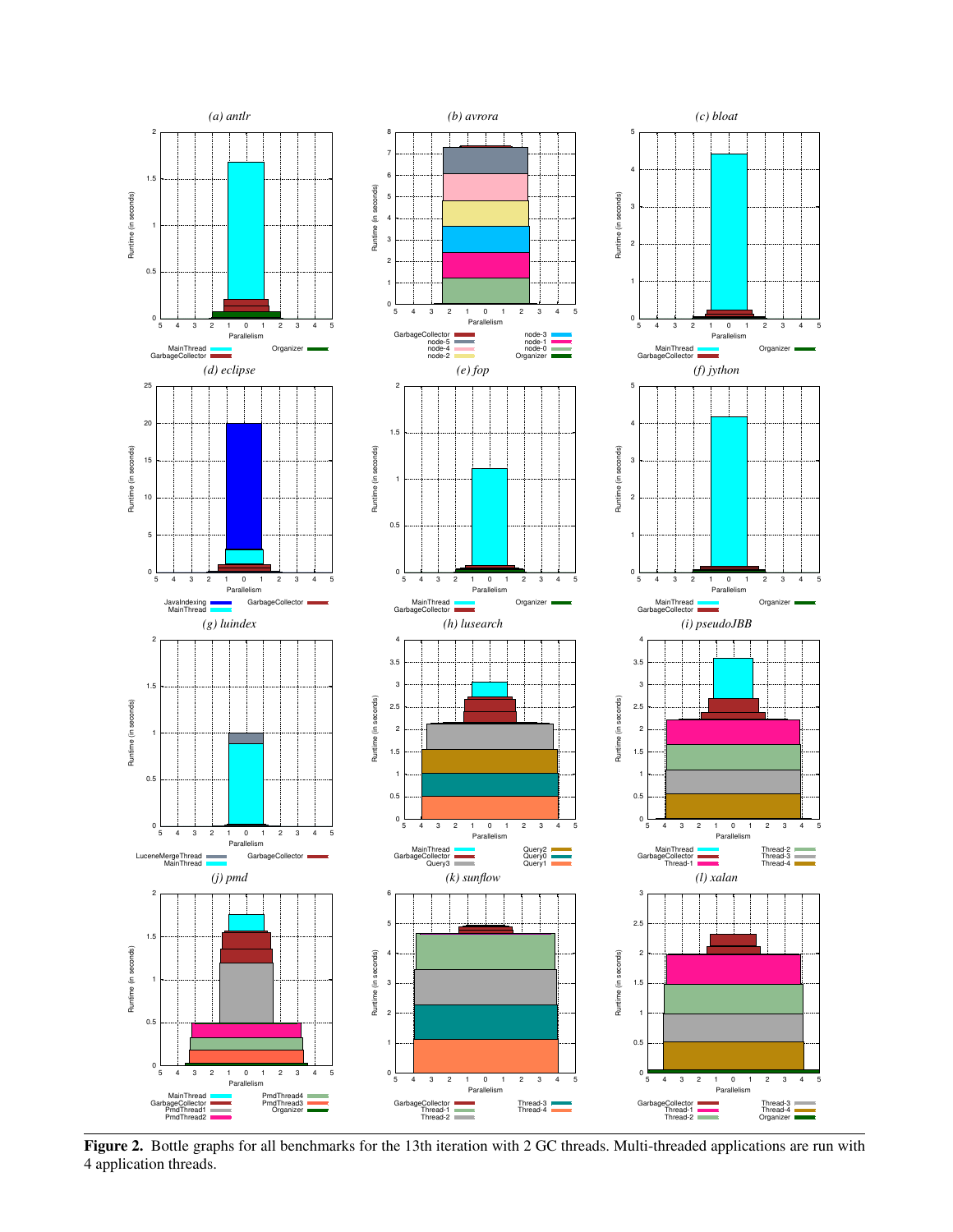

Figure 3. Xalan: scaling of GC threads with 4 application threads.



Figure 4. Xalan: scaling of application threads with 2 GC threads.

trollers, which reduces the exploited parallelism. This problem could potentially be solved by simulating close-by microcontrollers in one thread, instead of one thread per microcontroller, which will reduce the synchronization between the threads. Pmd is another interesting case: three of the four threads have a parallelism of more than three, but one thread has much lower parallelism and a much larger share of the execution time (PmdThread1). Pmd has an imbalance problem between its application threads. In Section 5, we analyze bottle graphs at various times within pmd's run to help elaborate on the cause of this parallelism limitation and provide suggestions to improve balance.

Although two GC threads are used in these experiments, the average parallelism of garbage collection is around 1.4. The next section explores varying the number of threads, and elaborates on the impact of the number of GC and application threads on garbage collector performance.

#### 4.2 Garbage Collection Performance Analysis

We now explore what the bottle graphs reveal about garbage collection performance, while varying the numbers of application and collection threads. We analyze in depth the variation in the amount of garbage collection time (sum of GC box heights) and work (sum of GC box areas). Figures 3

and 4 show bottle graphs for xalan with increasing number of GC threads (Figure 3) and increasing number of application threads (Figure 4). We include only the xalan results here because of space constraints; this benchmark has representative behavior with respect to collection. Figure 5 shows the average collection work (a) and time (b) for all multi-threaded benchmarks, as a function of the number of GC threads and the number of application threads.<sup>3</sup> The values are normalized to the configuration with 2 application threads and 1 GC thread. Figure 6 shows the same data for the single-threaded benchmarks, obviously without the dimension of the number of application threads.

We make the following observations:

*Collection work increases with an increasing number of collection threads.* When the number of GC threads increases, the total collection work increases, i.e., the sum of the running times of all GC threads increases, see Figures 5 (a) and 6. For xalan, total collection work—which equals the total area of all GC thread boxes—increases by 73% from 1 to 8 GC threads (see Figure 3). For all multi-threaded bench-

<sup>&</sup>lt;sup>3</sup> We exclude the numbers for avrora and pseudoJBB for Figures 5, 7, 8, 9, 15, and 16. For these benchmarks, it is impossible to vary the number of application threads independently from the problem size.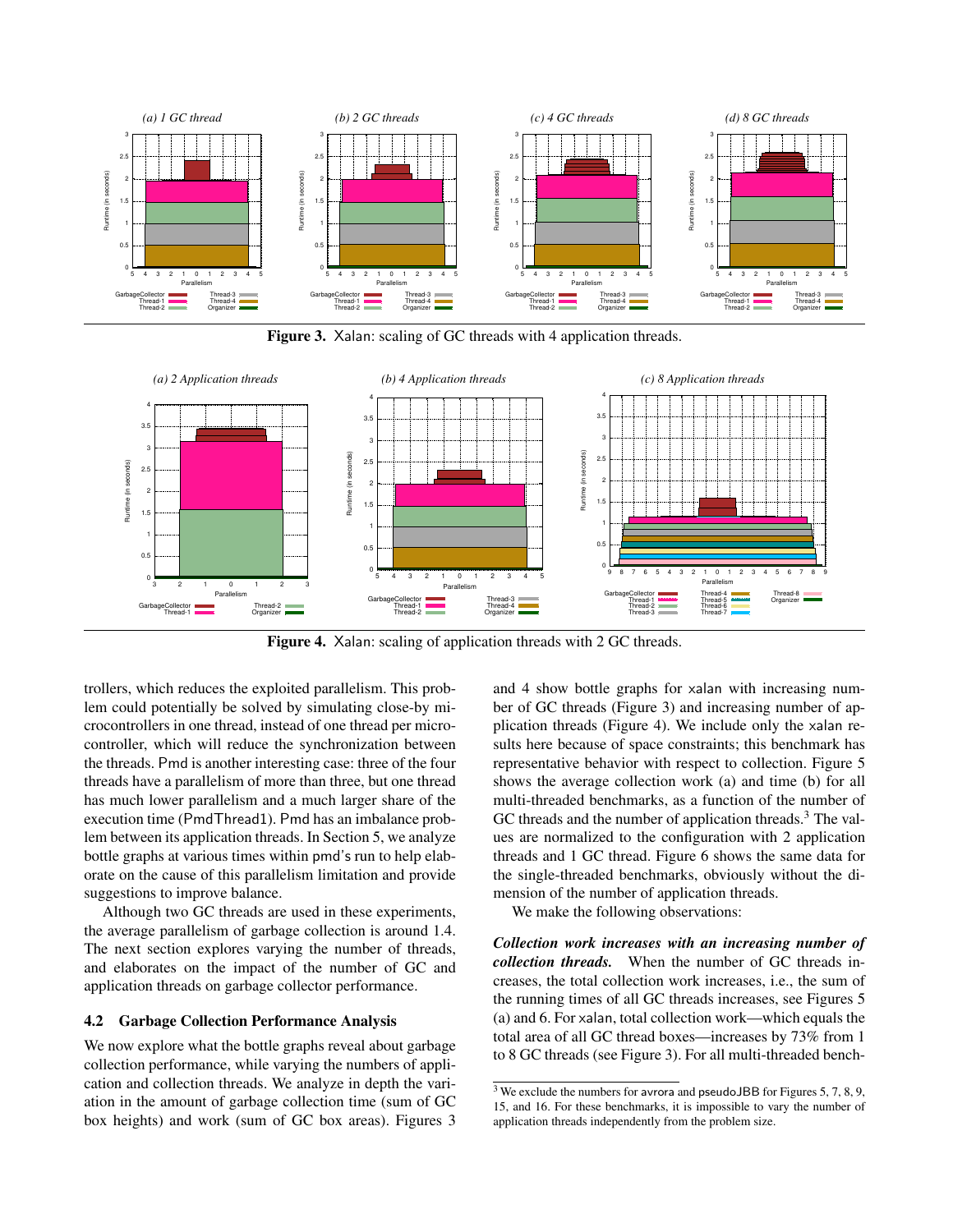*(a) Garbage collection work (b) Garbage collection time*



Figure 5. Average garbage collection work (a) and time (b) as a function of application and GC thread count (multi-threaded applications). Numbers are normalized to the 2 application and 1 GC thread configuration. *Collection work increases with increasing GC thread count and increasing application thread count, and 2 GC threads results in minimum collection time for all application thread counts.*

marks, there is an increase of 120% (averaged over all application thread counts), and 198% for the single-threaded benchmarks.

There are a number of reasons for this behavior. First, more threads incur more synchronization overhead, i.e., extra code to perform synchronization due to GC threads accessing shared data. Figure 16 in Section 6 (Jikes line) shows that the number of futex calls significantly increases as the number of GC threads increases. Second, because garbage collection is a very data-intensive process and the last-level cache (LLC) is shared by all cores, more GC threads will lead to more interference misses in the LLC, leading to a larger running time. Figure 7 shows the number of LLC cache misses as a function of the number of GC threads and the number of application threads for all multi-threaded applications, normalized to the 2 application, 1 GC thread configuration. The number of LLC cache misses increases significantly when the number of GC threads increases (more than 2.5 times for 8 GC threads compared to 1 GC thread), which raises the total execution time of the GC threads.

*Collection work increases with an increasing number of application threads.* There is an increase in the amount of time garbage collection threads are actively running (or their total work), as we go to larger application thread counts. For xalan, collection work increases by 60% if the number of application threads is increased from 2 to 8 (see Figure 4). For all multi-threaded benchmarks, we see an average increase of 47% (over all GC thread-counts), in Figure 5 (a). To explain this behavior, we refer to Figure 8, which shows the average number of collections that occurred during the execution of the multi-threaded benchmarks,<sup>4</sup> again as a function of the number of GC and application threads. When in-



Figure 6. Average collection work and time as a function of GC thread count (single-threaded applications). Numbers are normalized to the 1 GC thread configuration. *Collection work increases with increasing GC thread count and collection time is minimal with 2 GC threads.*



Figure 7. Average number of LLC misses as a function of application and GC thread count (multi-threaded applications). Numbers are normalized to the 2 application and 1 GC thread configuration.

<sup>4</sup> We exclude pmd from this graph, because due to its imbalance, only one thread is running during a significant portion of its execution time. Since this portion increases with the number of application threads, the number of collections decreases, while we see an increase for all other benchmarks.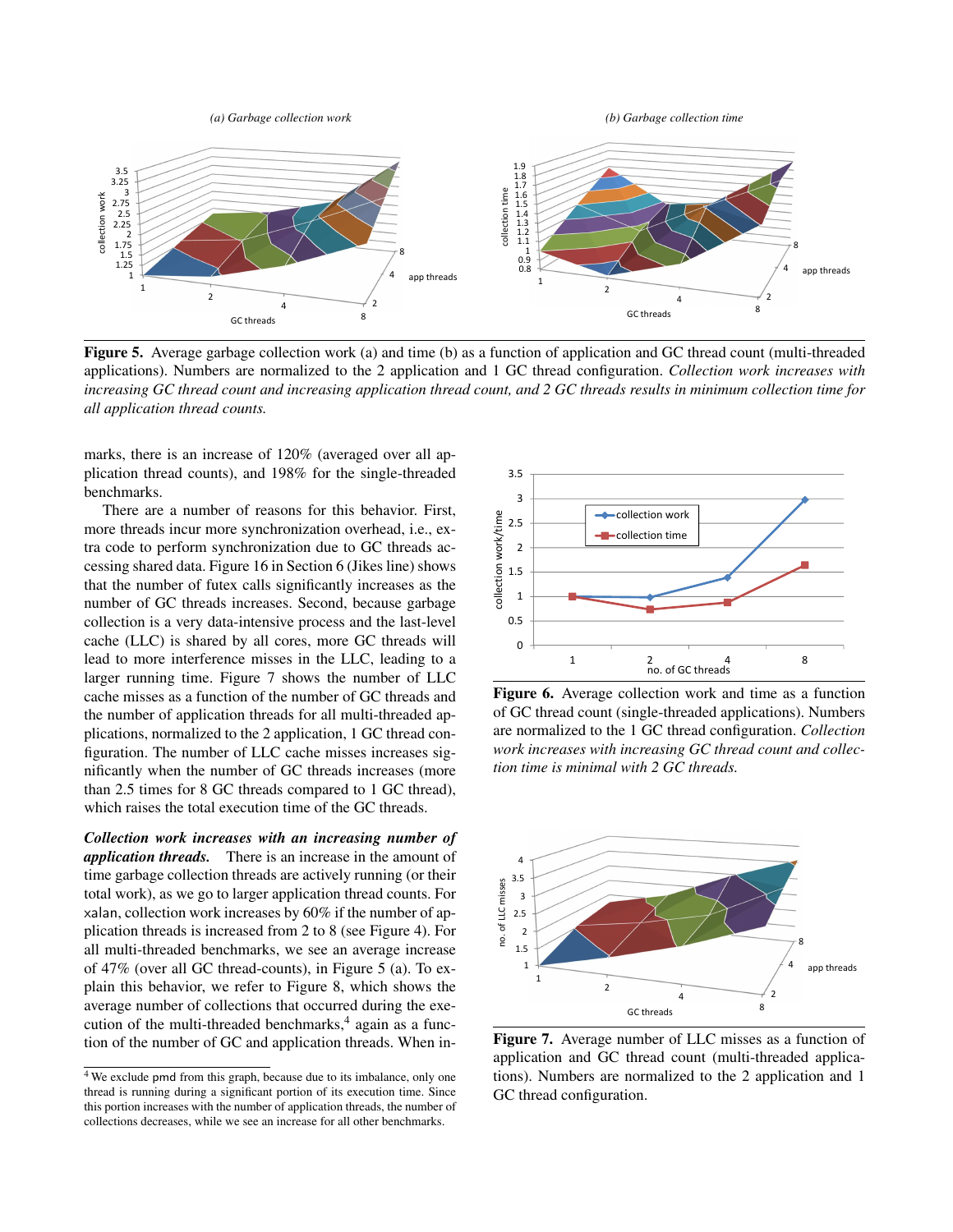

Figure 8. Average number of collections as a function of application and GC thread count (multi-threaded applications). Numbers are normalized to the 2 application and 1 GC thread configuration.

creasing the number of GC threads, the number of collections does not increase. However, the number of application threads has a clear impact on the number of collections: the more application threads, the more collections. The intuition behind this observation is that more threads generate more live data in a fixed amount of time (because Jikes has threadlocal allocation where every thread gets its own chunk of memory to allocate into), so the heap fills up faster compared to having fewer application threads. The more collections, the more collection work that needs to be done.

*2 GC threads are optimal regardless of the number of application threads.* Figures 5 (b) and 6 show that garbage collection time is minimal for two GC threads in Jikes, even for lower and higher application thread counts. Although the amount of work increases when the number of GC threads is increased from 1 to 2, collector parallelism is also increased (from 1 to 1.5), leading to a lower net collection time. When the number of GC threads is further increased to 4 and 8, parallelism increases only slightly (to 1.7 and 1.8, respectively), and does not compensate for the extra amount of work, leading to a net increase in collection time. Although we present results here for only two times the minimum heap size, we found two GC threads to be optimal for other heap sizes as well.

#### 4.3 Application Performance Analysis

We analyze changes in the application time and work as we vary the number of application threads, which seem to suffer less from limited parallelism than the garbage collector. Figure 9 shows the application execution time (excluding garbage collection time) and work as a function of the number of application threads (for the multi-threaded applications), keeping the GC threads at two. Numbers are normalized to those for two application threads.

*Application time decreases with an increasing number of application threads, but the decrease is limited because application work increases due to the overheads of parallelism.* When the application thread count is increased, ap-



Figure 9. Average application work and time as a function of application thread count (multi-threaded applications). Numbers are normalized to the 2 application thread configuration. *Application time decreases with increasing application thread count, but the decrease is limited because application work increases with more application threads.*

plication time does decrease, but not proportionally to the number of threads. Compared to two application threads, execution time decreases with a factor of 1.4 for four application threads and 1.9 for 8 threads. Part of the reason this decrease is not higher is the limited parallelism (average application parallelism equals 1.9, 3.1 and 4.7, for 2, 4 and 8 application threads, respectively). However, this does not fully cover the smaller application speedup: from 2 to 8 application threads, parallelism is increased by a factor of 2.5, while execution time is reduced by a factor of only 1.9. This difference is explained by the fact that application work also increases with the number of application threads, see Figure 9. This increase is due to synchronization overhead (the number of futex calls for the application increases from 1.5 to 4.7 calls per ms when the number of application threads increases from 2 to 8) and an increasing number of LLC misses due to more interference (see also Figure 7). Increasing the number of application threads leads to more application work and increased parallelism, resulting in a net reduced execution time, but due to the extra overhead, the execution time reduction is smaller than the thread count increase.

## 4.4 Compiler Performance Analysis

Lastly, while generating our bottle graphs across many benchmark iterations, we noticed the difference between startup and steady state behavior discussed in detail in Java methodology research [4]. Figure 10 shows the bottle graphs of one single-threaded benchmark, jython, during the first, 9th and 11th iterations. During the first iteration, we see a large overall execution time, and a large (one second) time share for the Organizer thread. This JVM service thread performs dynamic compilation concurrently with the application (it has a parallelism of two), and thus is very active in the first iteration, but is much more minimal in iteration nine.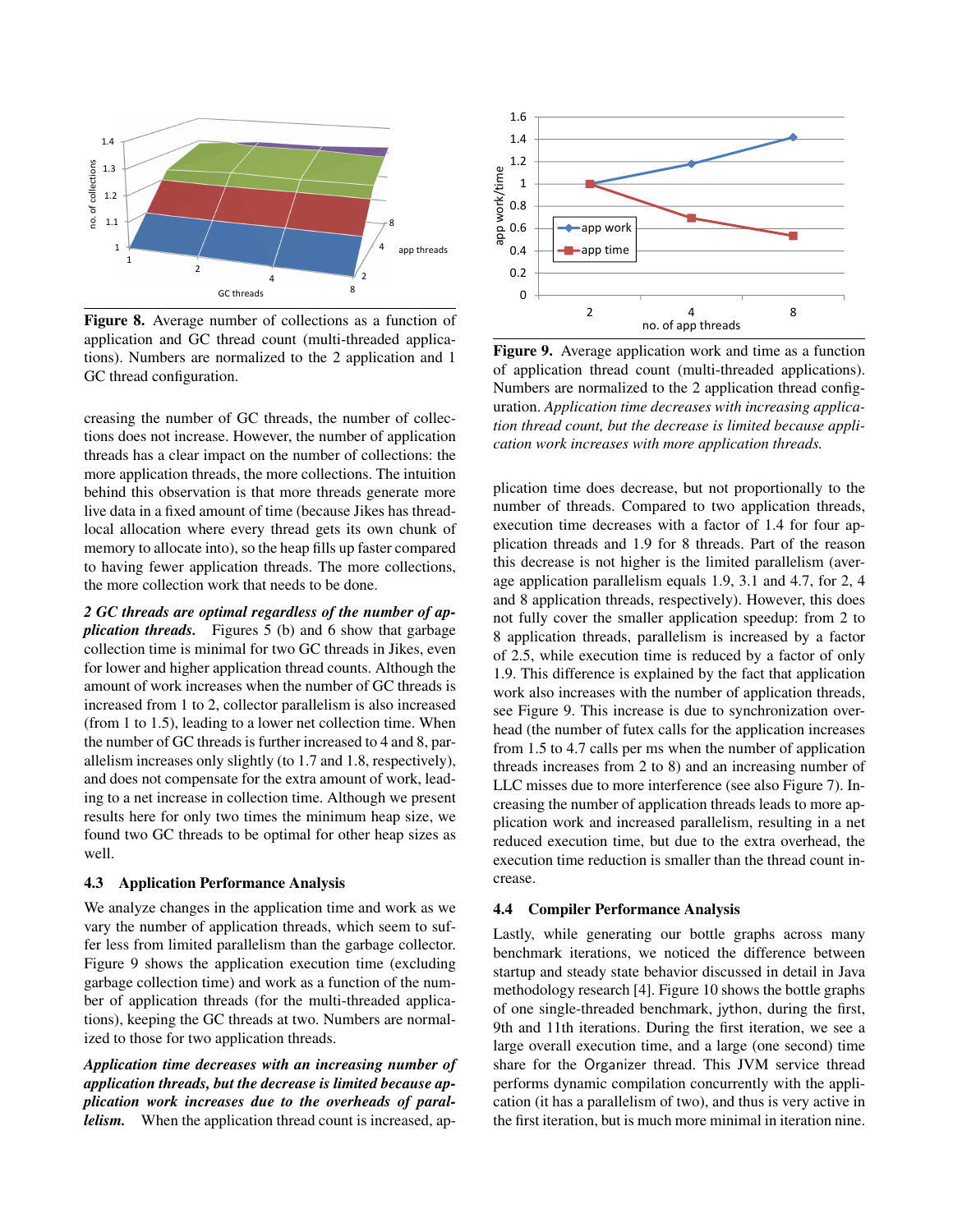

Figure 10. Jython: behavior of Organizer thread over different iterations for 4 GC threads.

Iteration nine has a reduced execution time because the Java source code is now optimized and the benchmark is running more at steady-state. However, the bottle graph for iteration 11 shows an increased Organizer thread component. This behavior is specific to this benchmark; other applications see the Organizer box disappear in all higher iterations. Jython is different in that it dynamically interprets python source code into bytecode, and then runs it. Jython actually runs a benchmark within itself, and Jikes continues to optimize the generated bytecode with the optimizing compiler at various iterations, because the compiler is probabilistic and is triggered unpredictably. Thus, bottle graphs are also useful for seeing program and JVM variations between iterations.

## 5. Solving the Poor Scaling of Pmd

We have analyzed the performance of both Java applications and Jikes RVM's service threads using bottle graphs. As shown in Figure 2, and discussed in Section 4.1, pmd has one thread that has significantly limited parallelism. We now analyze this bottleneck and propose suggestions on how to fix pmd's scalability problem.

Figure 11 shows the bottle graphs for pmd for 2, 4 and 8 application threads, while keeping the collection threads at two and using the default input set. With two application threads, the left graph shows these threads have approximately the same height and width (a parallelism close to two). However, for 4 and 8 threads, pmd clearly has an imbalance issue: there is one thread that has less parallelism and a larger execution time share than the other threads. To understand the cause, we gathered bottle graphs at several time intervals (every 0.5 seconds) within the 13th iteration of the benchmark, running with 2 GC and 8 application threads, shown in Figure 12. We see that after the first 0.5 seconds, although there is some variation, the application threads are still fairly balanced in regards to parallelism. Starting from after the second time interval, one application thread has limited parallelism and a larger share of execution time (PmdThread7). After one second of execution, that same thread continues to run alone while all other application threads have finished their work.

Pmd is a (Java) source code analyzer, and finds unused variables, empty catch blocks, unnecessary object creation, etc. It takes as input a list of source code files to be processed. The default DaCapo input for pmd is a part of the source code files of pmd itself. There is also a large input set, which analyzes all of the pmd source code files. Internally, pmd is parallelized using a work stealing approach. All files are put in a queue, and the threads pick the next unprocessed file from the queue when they finish processing a file. Compared to static work partitioning, work stealing normally improves balance, because one thread can process a large job, while another thread processes many small jobs. Imbalance can only occur when one or a few jobs have such a large process time that there are not enough other small jobs to be run in parallel. This is exactly the case for the default input set of pmd. There are 220 files, with an average size of 3.8 KB. However, there is one file that is 240 KB, which is around 63 times larger than the average. Therefore, the thread that picks that file will always have a larger execution time than the other threads, and there are not enough other files to keep the other threads concurrently busy.

This problem is partly solved when using the large input set, which also has the same big file, but there are 570 files in total, so more files can be processed concurrently with the big file. Figures  $13(a)$ –(c) show the bottle graphs for the large input set with 2, 4 and 8 application threads. The imbalance problem is solved for 2 and 4 application threads, but is still present for 8 threads (although less pronounced compared to the default input set). The more threads there are, the more other jobs are needed to run concurrently with the large job. Figure 13(d) shows the bottle graph for 8 threads and the large input set excluding that one big file, which leads to a balanced execution.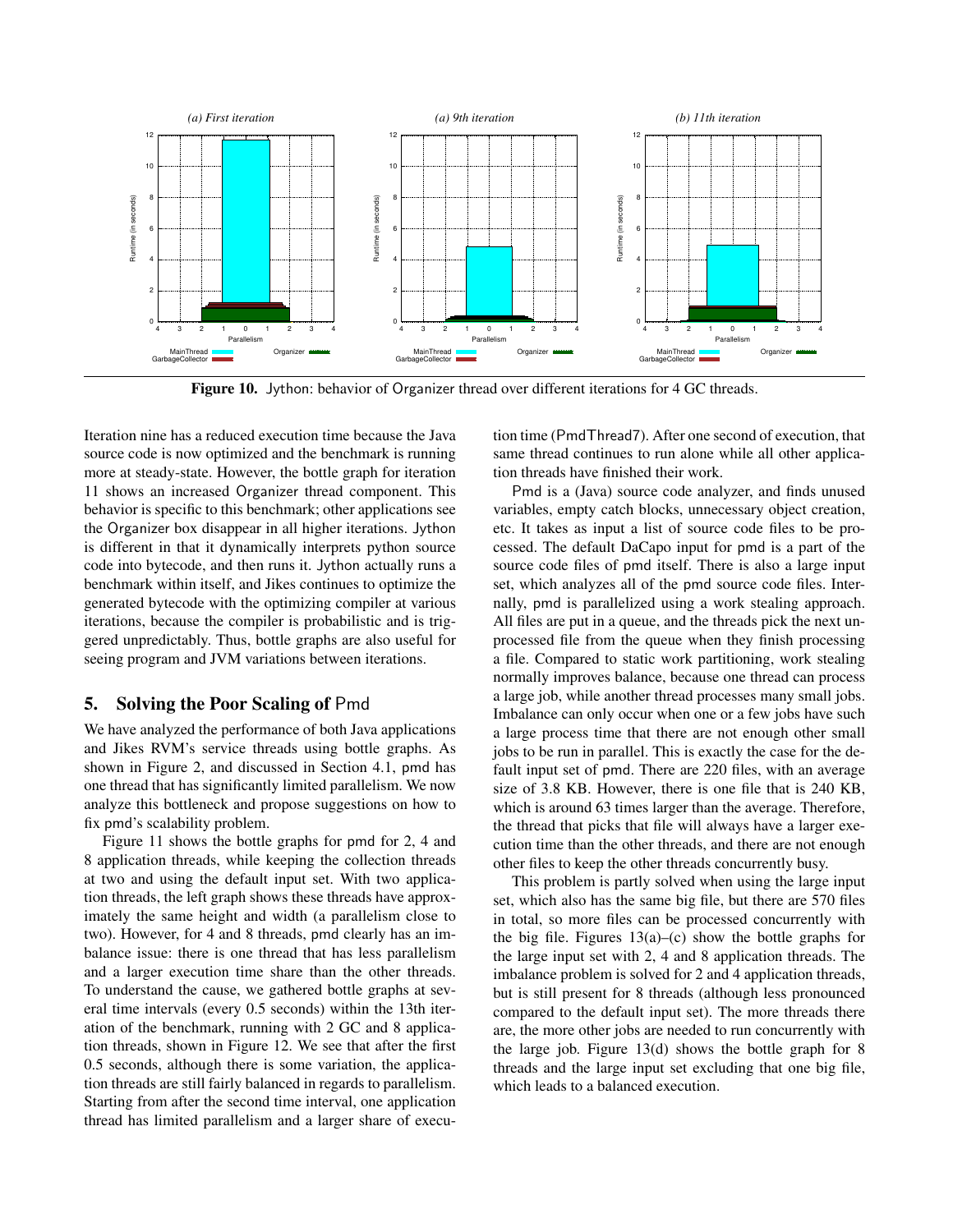

Figure 11. Pmd: scaling of application threads with 2 GC threads (default input set).



Figure 12. Pmd: bottle graphs taken every 0.5 seconds with 2 GC threads and 8 application threads (default input set).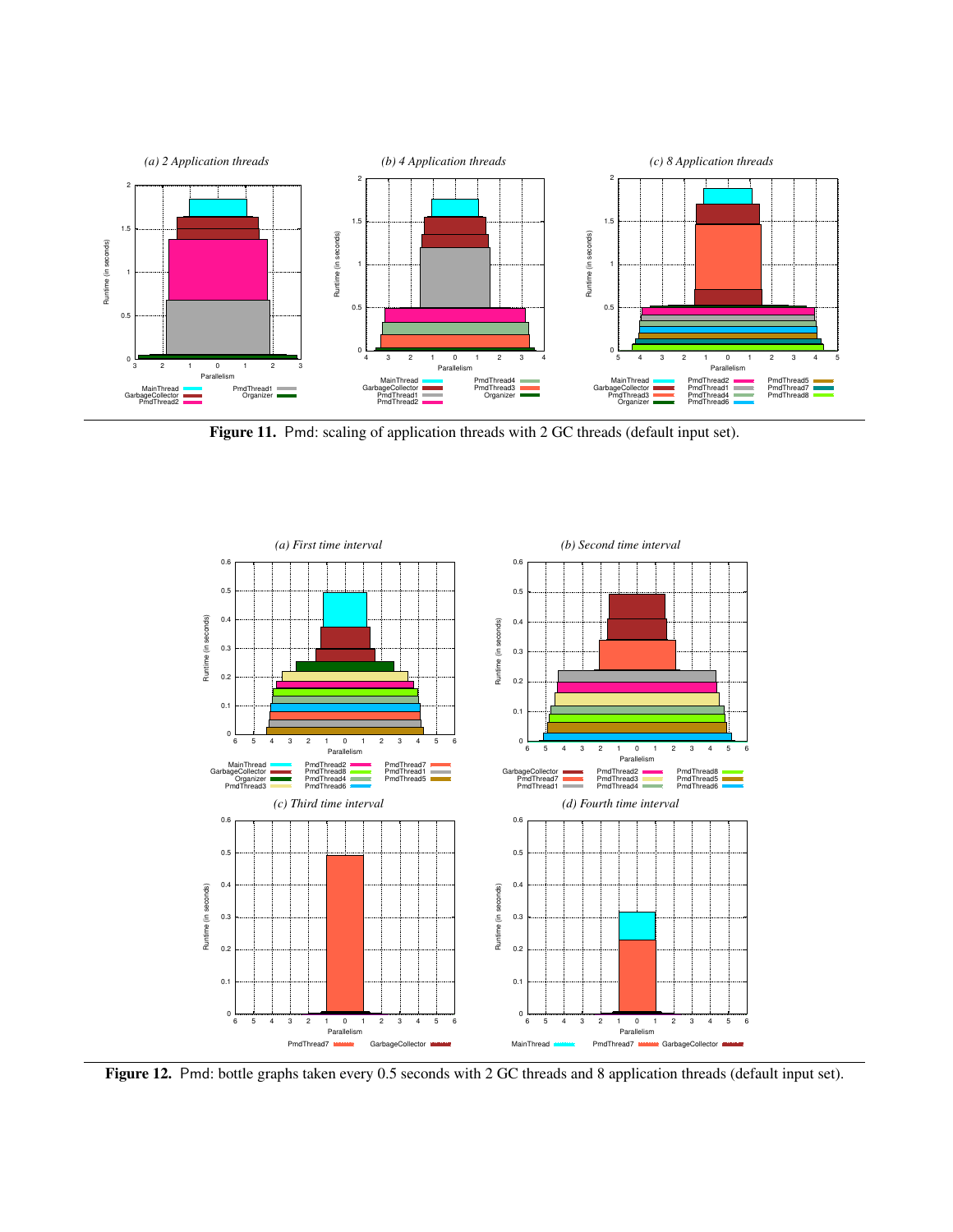

Figure 13. Pmd: scaling of application threads with 2 GC threads (large input set). For the fourth graph, the biggest source file is removed from the input set.

We can conclude that users of pmd should make sure that there is no file that is much larger than the others to prevent an imbalanced, and therefore inefficient, execution. The balance can also be improved by making the scheduler in pmd more intelligent. For example, the files to be processed can be ordered by decreasing file size, such that big files are processed first and not after a bunch of smaller files. In that case, there are more small files left for the other threads, and balance is improved. Another, probably more intrusive, solution is to provide the ability to split a single file across multiple threads.

Apart from imbalance, there is also a problem of limited parallelism in pmd. Figure 13(d) shows that the parallelism of 8 application threads is only 3.5. We looked into the code and found a synchronized map data structure that is shared between threads and guarded by one lock. Reducing the time the lock is held and/or using fine-grained locking should improve parallelism, and therefore performance, for pmd.

## 6. Comparing Jikes to OpenJDK

In Section 4 we analyzed the performance of the garbage collector and the application with Jikes RVM. We made two novel observations: collector parallelism is limited, leading to an optimal GC thread count of 2, and that the number

of GC threads and the number of application threads have an impact on the amount of collection work. We present here a similar analysis on the OpenJDK virtual machine, revealing that OpenJDK's garbage collector scales better than in Jikes, benefiting from up to 8 GC threads. However, we find that collection work still increases with the number of application threads and GC threads.

Figure 14 shows the bottle graphs for pseudoJBB with 4 application threads on OpenJDK, with an increasing GC thread count. We chose pseudoJBB graphs here because they are most illustrative of collector behavior, but other benchmarks have similar behavior. It is immediately clear that GC scales much better for OpenJDK than for Jikes. The average collection parallelism across all multi-threaded benchmarks is 1, 1.9, 3.3 and 4.5, for 1, 2, 4 and 8 GC threads, respectively. This parallelism is substantially larger than the 1.8 parallelism for 8 GC threads on Jikes.

We further investigate the performance of OpenJDK by viewing its collection work and time as a function of GC and application thread count in Figure 15. We present average collection work (a) and time (b) for the multi-threaded benchmarks normalized to the 1 GC and 2 application thread configuration (contrasted with Figure 5). We confirm that OpenJDK scales better than Jikes by seeing that collection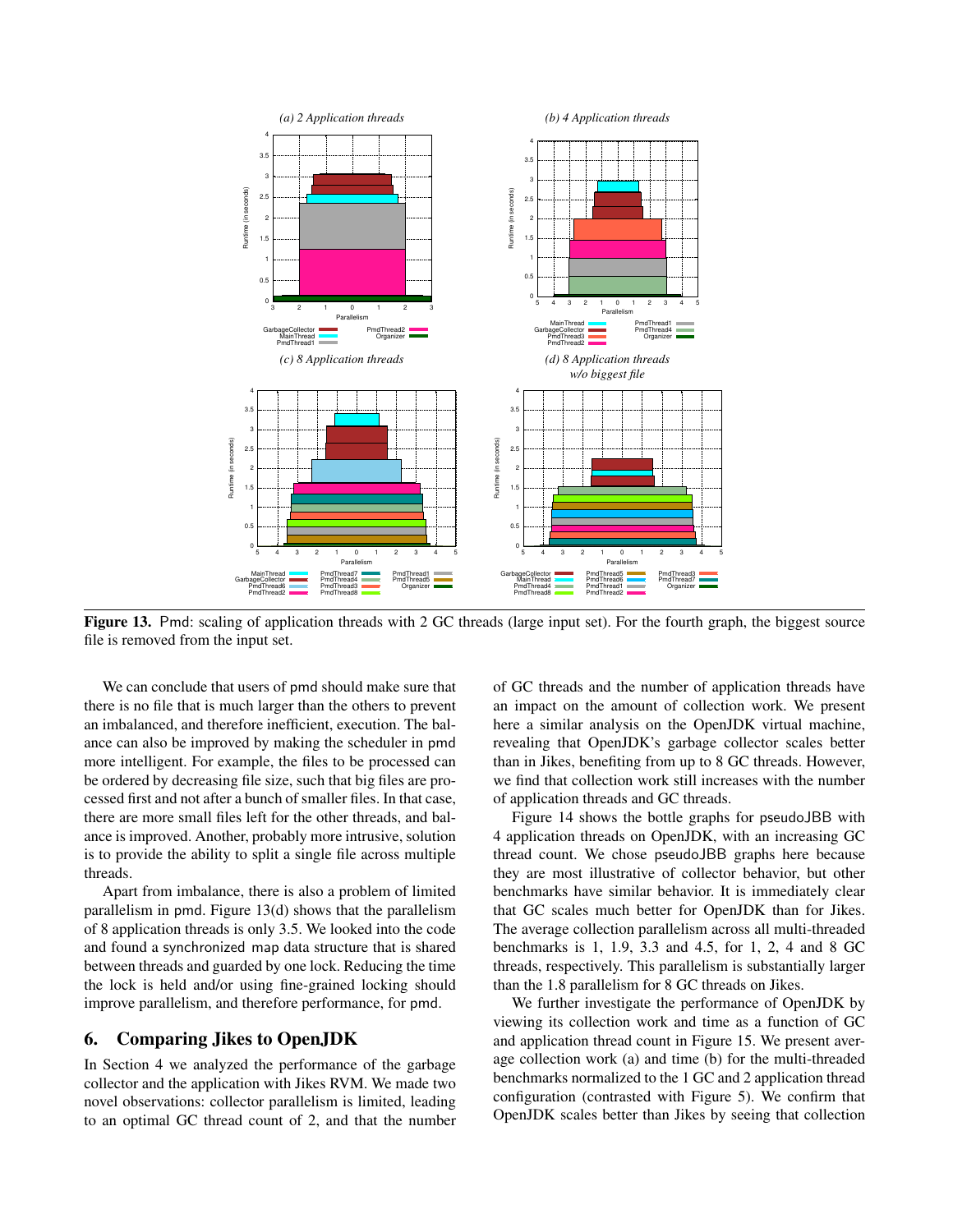

Figure 14. PseudoJBB: scaling of GC threads on OpenJDK, with 4 application threads.



Figure 15. Average OpenJDK garbage collection work (a) and time (b) as a function of application and GC thread count (multi-threaded applications). Numbers are normalized to the 2 application and 1 GC thread configuration. *Garbage collection on OpenJDK scales better than on Jikes, but collection work also increases with increasing GC thread count and increasing application thread count.*

time decreases with an increasing number of GC threads in Figure 15(b). There is less synchronization during garbage collection in OpenJDK compared to Jikes, as evident in Figure 16 which shows the number of futex calls per unit of time as a function of the number of GC threads. Although the number of futex calls also increases with increasing GC thread count, the increase is much smaller for OpenJDK than for Jikes.

For OpenJDK, we found 4 GC threads to be optimal with either 2 or 4 applications threads, and 8 GC threads optimal for 8 application threads. Garbage collection on OpenJDK scales better than for Jikes RVM, but we observe that collector time slightly increases or does not decrease much between 4 and 8 GC threads, which suggests that garbage collection scaling on OpenJDK saturates at 4 to 8 GC threads. This is in line with the findings in [10], where the authors observe a decrease in collection time when the number of GC threads is increased from 1 to 6, but an increase when the number of GC threads is increased to 12 and more.

Our two other observations for Jikes, namely that collection work increases with GC thread count and application thread count, still hold for OpenJDK. Figure 15(a) for Open-



Figure 16. Average number of futex calls per ms during garbage collection as a function of GC thread count, with 4 application threads (multi-threaded applications).

JDK looks very similar to Figure 5(a) for Jikes. While we have observed in both JVMs a saturation point in the utility of increasing the parallelism of garbage collection threads, we still find that inter-thread synchronization has a significant impact on garbage collection performance.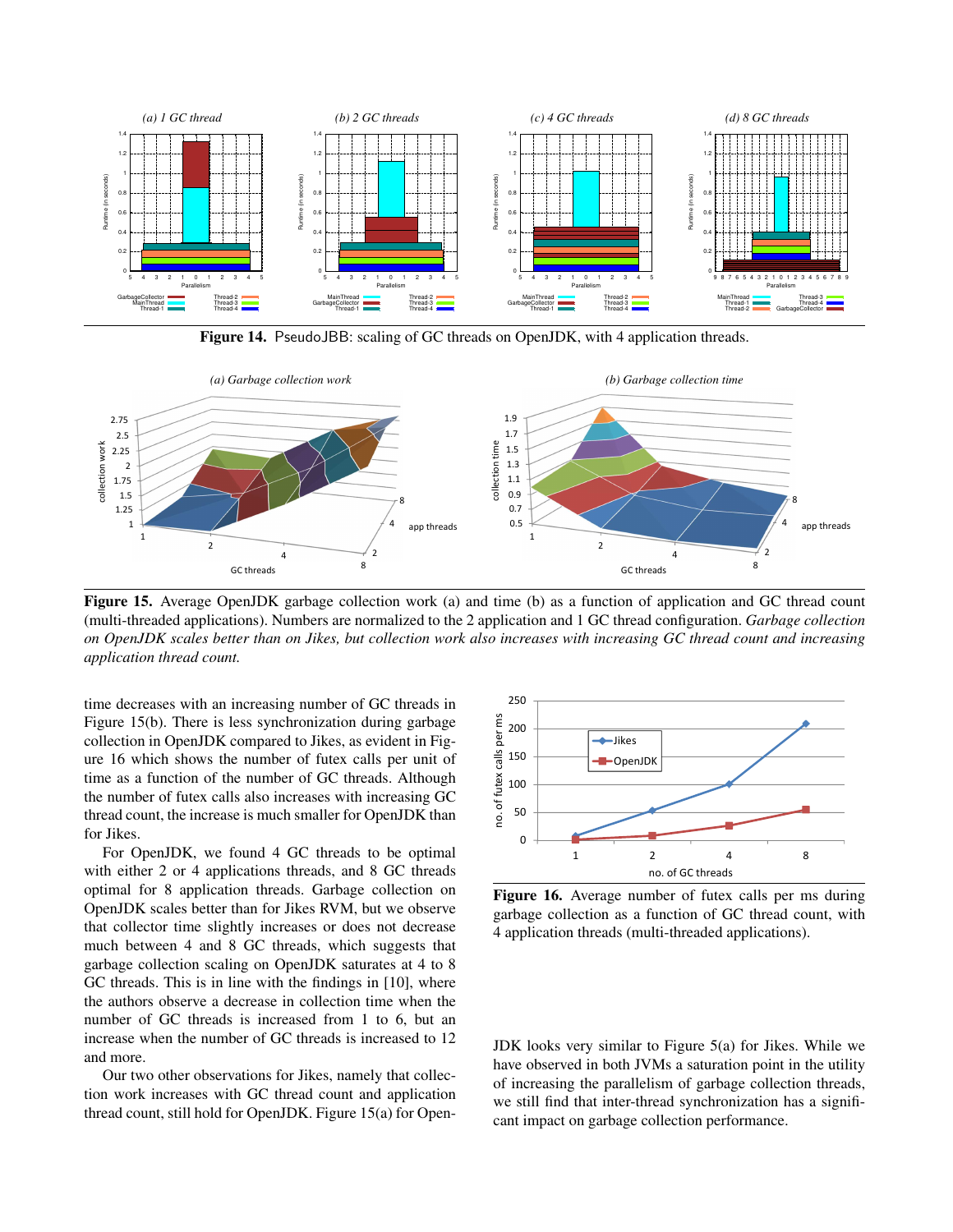# 7. Related Work

We now describe related work in performance visualization and Java parallelism analysis. We detail one particularly related visualization tool called WAIT in Section 7.1.1.

#### 7.1 Performance Visualization

Software developers heavily rely on tools for guiding where to optimize code. Commercial offerings, such as Intel VTune Amplifier XE [12], Sun Studio Performance Analyzer [13], and PGPROF from the Portland Group [20] use hardware performance counters and sampling to derive where time is spent, and point the software developer to places in the source code to focus optimization. Additional features offered include suggestions for potential tuning opportunities, collecting lock and wait behavior, visualization of running and waiting threads over time, etc. The key feature of these tools is that they provide fairly detailed analysis at fine granularity in small functions and individual lines of code. Recent work focused on minimizing the overhead even further, enabling the analysis of very small code regions, such as critical sections [6]. Other related work [16] proposes a simple and intuitive representation, called Parallel Block Vectors (PBV), which map serial and parallel phases to static code. Other research proposes the Kremlin tool, which analyzes sequential programs to recommend sections of code that would get the most speedup from parallelization [9]. All of these approaches strive at providing finegrained performance insight. Unfortunately, none of these approaches provide a simple and intuitive visualization and understanding of gross performance scalability bottlenecks in multi-threaded applications, as bottle graphs do and which is needed by software developers to guide optimization.

Some recent work in performance visualization focused on capturing and visualizing gross performance scalability trends in multi-threaded applications running on multicore hardware, but do not guide the programmer on where to focus optimization. Speedup stacks [8] present an analysis of the causes of why an application does not achieve perfect scalability, comparing achieved speedup of a multi-threaded program versus ideal speedup. Speedup stacks measure the impact of synchronization and interference in shared hardware resources, and attribute the gap between achieved and ideal speedup to the different possible performance delimiters. By doing so, speedup stacks easily point to scalability limiters, but present no data on which thread could be the cause, and do not suggest how to overcome these scalability limitations. Bottle graphs, on the other hand, provide detailed information on per-thread synchronization events, showing where optimization effort should be targeted, namely at the narrowest and tallest thread(s) in the graph. In our most recent work, we presented criticality stacks [7], which display per-thread contributions to total program performance. Criticality stacks focus on synchronization only, and do not incorporate parallelism as bottle



Figure 17. Output of WAIT for pmd running on OpenJDK with 8 application and 2 GC threads using a 1 second sampling rate. The graph shows 3 samples that monitor application thread status: *CPU* threads are active, while *Lock* threads are inactive.

graphs do. Moreover, this work requires hardware modifications and, while it points out thread imbalances, it does not suggest how much gain could be achieved by making a particular thread better able to co-execute with other threads.

#### 7.1.1 Comparison to IBM WAIT

IBM WAIT<sup>5</sup> [2] is a performance visualization tool for diagnosing performance and scalability bottlenecks in Java programs, particularly server workloads. It uses a lightweight profiler that collects samples of information about each thread at regular points in time (configurable through a sampling rate parameter). WAIT records information on each thread's status (active, waiting or idle), locks (held or waiting for), and where in the code the thread is executing. This data is used to construct a graph that visualizes the threads' status over time (x-axis), each bar showing a sample point. The bar's height is the total number of threads for that sample, and the bar is color-coded by thread status. Figure 17 shows the output of WAIT for pmd running on OpenJDK with 8 application threads and 2 GC threads during the 13th iteration using a 1 second sampling rate, where *CPU* denotes active threads, and *Lock* denotes inactive threads. Information about code position and locks can be retrieved by clicking on the bars in the timeline.

While WAIT is a powerful analysis tool for Java programs, it has some limitations. First, it can be applied only to Java application threads, not to parallel programs written in other languages or to Java virtual machine service threads, both of which can be analyzed easily with our bottle graphs because we use OS modules. Second, WAIT is samplingbased, and thus collects a snapshot of information only at specific program points, with increasing overhead with finergranularity sampling. To demonstrate this, Figure 17 shows results for pmd using at the lowest default sampling period value of 1 second. WAIT only collects 3 samples, which suggest that there is only one active (*CPU*) thread during the execution. We lowered the sampling rate to 50 milliseconds by

<sup>5</sup> https://wait.ibm.com/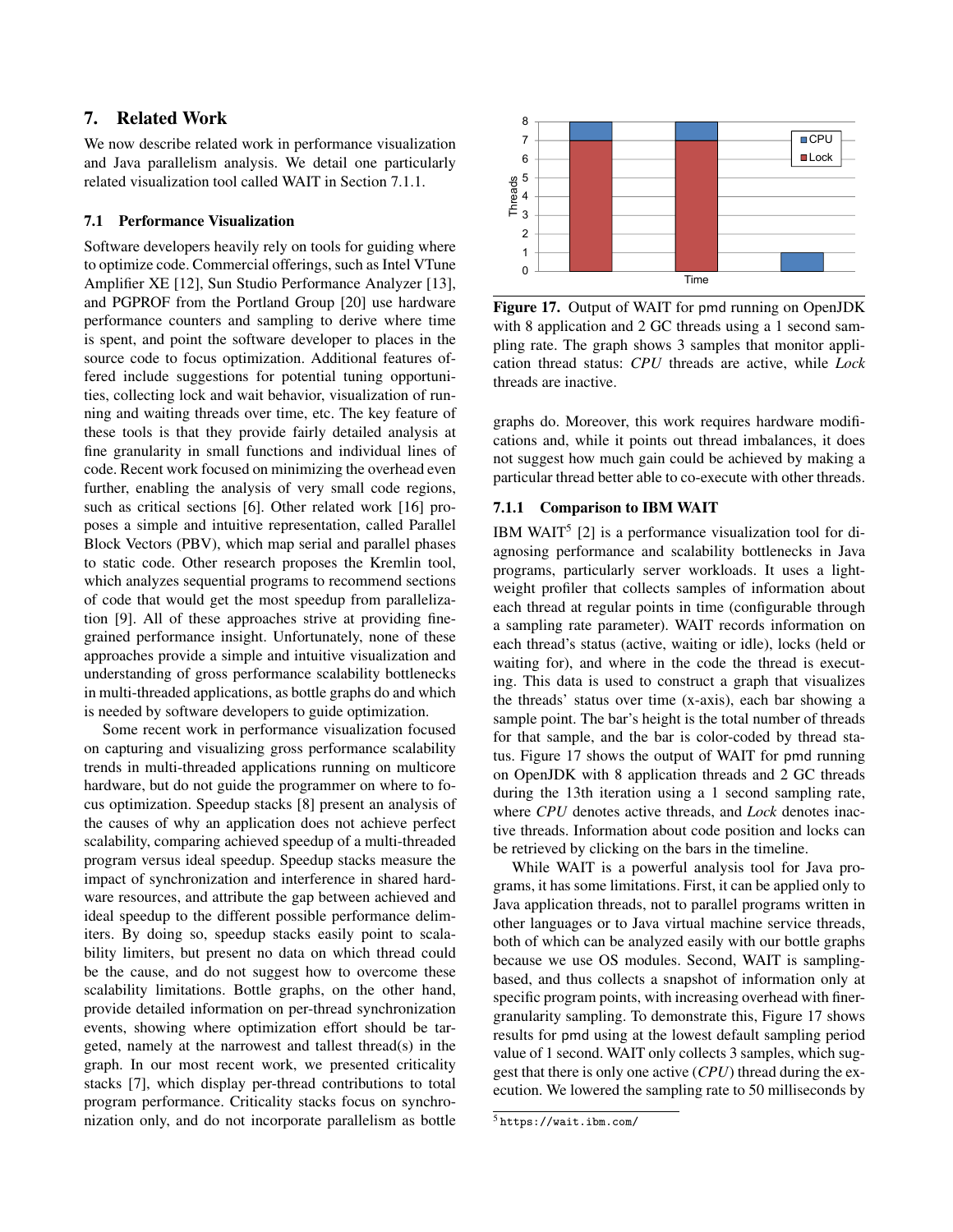

Figure 18. Output of WAIT for pmd running on OpenJDK with 8 application and 2 GC threads using a 50 millisecond sampling rate. The graph shows one bar per sample that monitors application thread status: *CPU* threads are active, while *Lock* threads are inactive.

modifying WAIT's scripts, and produced the more detailed graph in Figure 18 which reveals that the number of active threads varies over time. However, the overhead of using the 1 second versus 50 millisecond sampling period jumps from 0.87% to 16.62%, an order of magnitude larger than for our tool.

In contrast, bottle graphs contain much more information for lower overhead. Our OS modules are continually monitoring *every* thread status change, and *aggregating our execution time share and parallelism metrics* at all times in a multi-threaded program run, on a *per-thread basis*. For roughly the same overhead, we contrast Figure 12 showing bottle graphs at various times in a run of pmd with Figure 17 showing WAIT's three thread samples. WAIT's visual representation makes it hard to know that one of pmd's threads is a bottleneck throughout the run. In the end, pmd's parallel imbalance due to input imbalance is difficult to detect without analyzing the source code and input. In conclusion, bottle graphs' visualization of scalability per-thread facilitates grouping by category (such as for thread pools or garbage collection threads) in order to analyze the group's execution time share, parallelism, or work to pinpoint parallelism imbalances.

#### 7.2 Java Parallelism Analysis

Analyzing Java performance and parallelism has become an active area of research recently. Most of these studies use custom-built analyzers to measure specific characteristics of interest. For example, Kalibera et al. [15] analyze concurrency, memory sharing and synchronization behavior of the DaCapo benchmark suite. They provide concurrency metrics and analyze the applications in-depth, focusing on inherent application characteristics. They do not provide a visual analysis tool to measure and quantify performance and scalability, and reveal bottlenecks on real hardware as we do.

Researchers recently analyzed the scalability problems of the garbage collector in the OpenJDK JVM [10]. They also confirm that the total collection times increase with the number of collector threads, without providing a visualization tool. They did follow-on work to optimize scalability at large

thread-counts for the parallel stop-the-world garbage collection in OpenJDK [11]. Similarly, Chen et al. [5] analyzed scalability issues in the OpenJDK JVM, and provided explanations at the hardware level by measuring cache misses, DTLB misses, pipeline misses, and cache-to-cache transfers. They also explored the sizing of the young generation and measured the benefits of thread-local allocation. They did not, however, vary the number of collection threads or explore the scalability limitations of the parallel collector itself, or how it interacts with the application, as we do in this paper.

## 8. Conclusions

We have presented bottle graphs, an intuitive and useful tool for visualizing multi-threaded application performance, analyzing scalability bottlenecks, and targeting optimization. Bottle graphs represent each thread as a box, showing its execution time share (height), parallelism (width), and total running time (area). The total height of the bottle graph when these boxes are stacked on top of each other is the total application execution time. Because we place threads with the largest parallelism on the bottom, the neck of the bottle graph points to threads that offer the most potential for optimization, i.e. those with limited parallelism and large execution time share.

We have built light-weight OS modules to calculate the components of bottle graphs for unmodified parallel programs running on real hardware, with minimal overhead. Then we have used bottle graphs to analyze a set of 12 Java benchmarks, revealing scalability limitations in several well-known applications and suggesting optimizations. We have also used bottle graphs to analyze Jikes' JVM service threads, revealing very limited parallelism when increasing the number of garbage collection threads beyond two due to extra synchronization activity. We have compared this to OpenJDK's garbage collector which scales much better for our thread counts. Bottle graphs are a powerful visualization tool that is necessary for tackling multi-threaded application bottlenecks in modern multicore hardware.